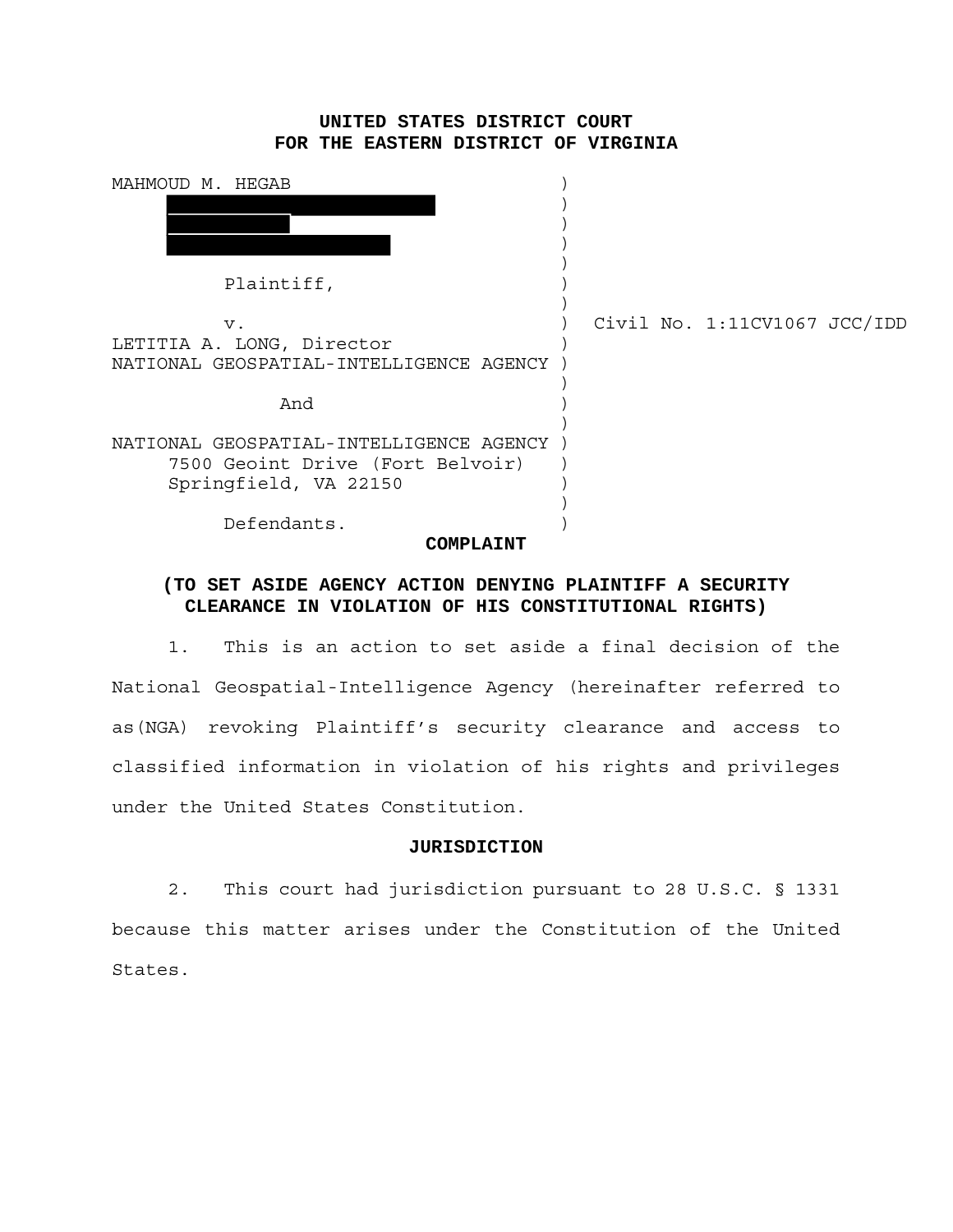#### **VENUE**

3. Venue properly lies in this court pursuant to 28 U.S.C. § 1391(e)(1)and (2). Defendant is an agency of the United States with its principal headquarters in Fairfax County, Virginia.

## **WAIVER OF IMMUNITY**

4. This action is brought against Defendant, NGA, pursuant to the government's waiver of immunity under the Administrative Procedure Act, 5 U.S.C. § 702 and § 706(2)(B), for an agency's violation of a Constitutional Right and unlawful agency action contrary to a Constitutional right, power, or privilege.

#### **THE FACTS**

5. Mahmoud M. Hegab, plaintiff, is a United States citizen who was employed by defendant, NGA.

6. Defendant, Letitia A. Long, is the Director of NGA and is sued in her official capacity

7. Defendant, NGA, is an agency of the United States government.

8. Plaintiff was employed by NGA on January 4, 2010 in the position of Financial/Budget Analyst.

9. During plaintiff's employment by NGA, he held a Top Secret security clearance and Access to Sensitive Compartmented Information (SCI). There were no problems with plaintiff's employment and his performance was well regarded by his supervisors.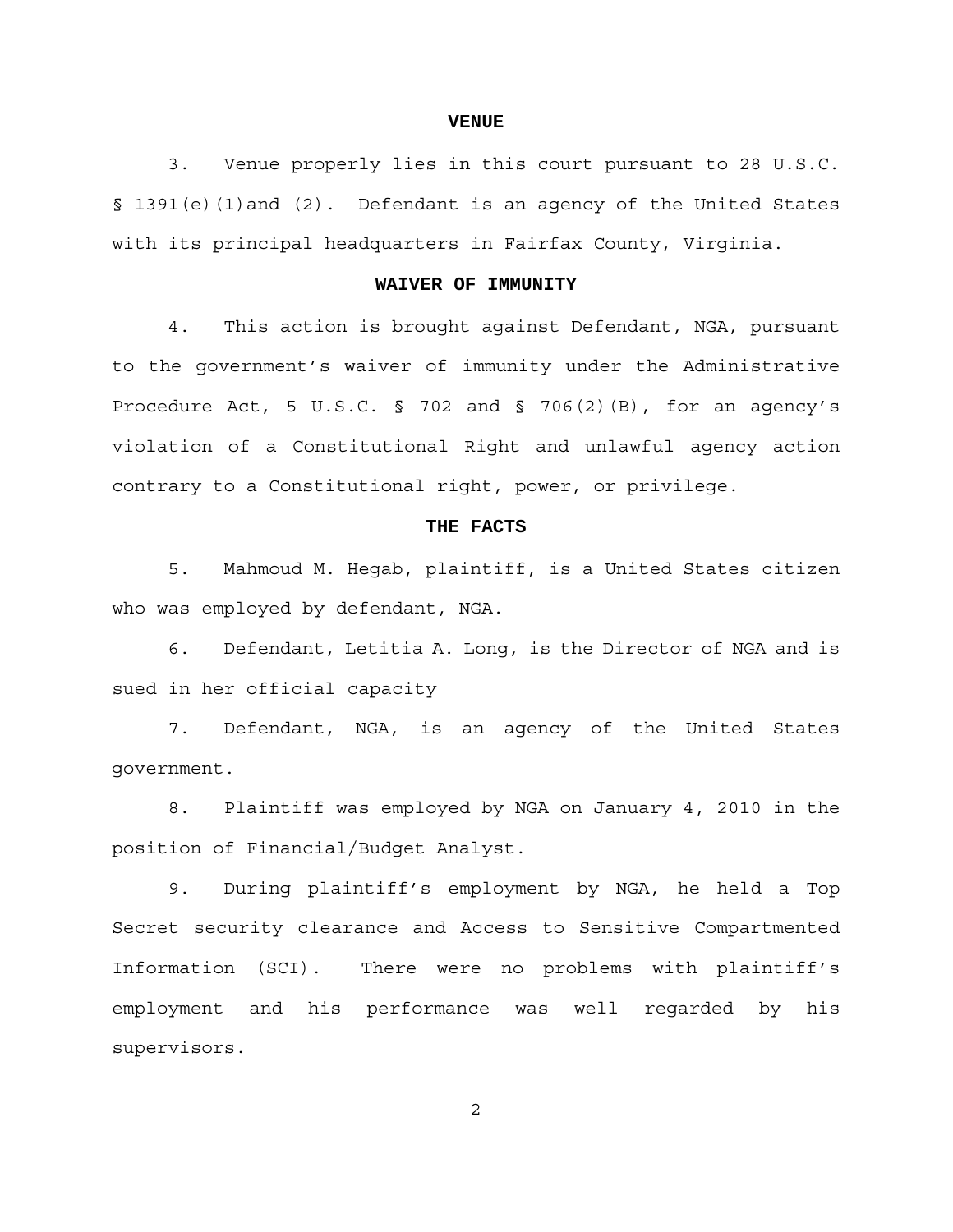10. On January 4, 2010 when plaintiff began his work at NGA he informed a security officer during his orientation that he had gotten married to Bushra Nusairat, in a civil ceremony which took place in November 2009, between the time of his security clearance investigation and that date when he first he reported to work. He reported further that he and his wife had not yet begun living together because, according to their religious custom, until there was a religious ceremony they were considered betrothed, but not married. Plaintiff and Ms. Nusairat were married in a religious ceremony on October 2, 2010 after which they began living together as husband and wife and have continued to live together to present.

11. Bushra Nusairat is an American citizen, who at the time of her marriage to plaintiff was residing in Fairfax County, Virginia, and who has continued to reside in Fairfax County Virginia with plaintiff since their marriage.

12. By memorandum dated November 2, 2010, which plaintiff received on November 18, 2010, NGA notified plaintiff of its intent to revoke his security clearance and his access to classified information. The proposed revocation was based in part, on his marriage to Ms. Nusarait, and in part on information previously disclosed by plaintiff as part of his security clearance investigation in 2009 which had been reviewed, discussed and cleared by NGA prior to his being hired and being granted a security clearance by NGA.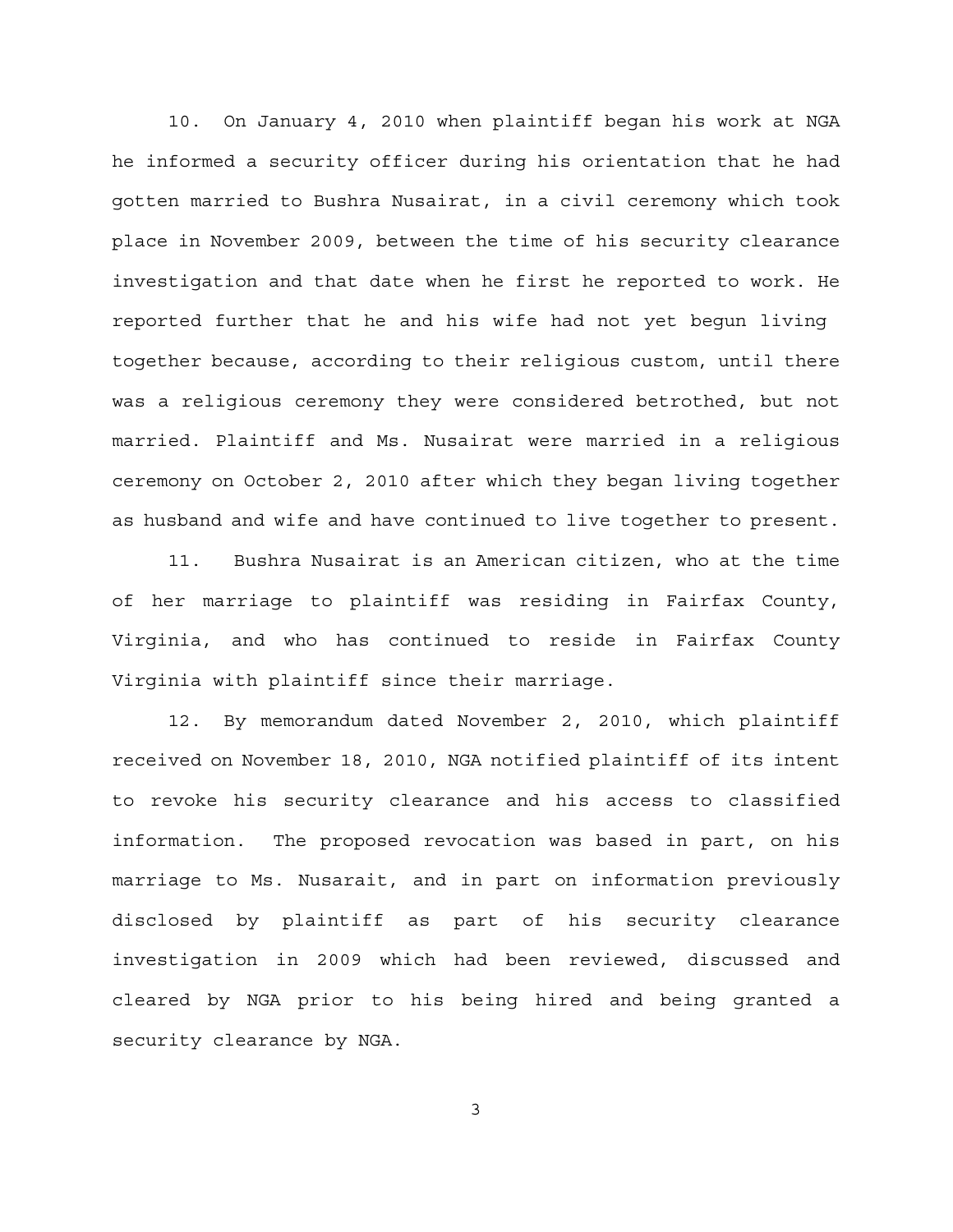13. Plaintiff's security clearance and access to SCI were suspended effective November 18, 2011, on his receipt on November 2, 2010 memorandum. He has not been allowed to reenter NGA facilities since that time.

14. Also on November 18, 2010, NGA notified plaintiff by memorandum of that date, that it proposed to indefinitely place him on unpaid administrative leave based on the suspension of his security clearance and access to SCI.

15. By memorandum dated January 6, 2011 NGA place plaintiff on indefinite unpaid administrative leave, effective January 7, 2011. Plaintiff remains in that status to present. NGA has never notified plaintiff that his employment has been terminated.

16. The issues raised by NGA in the proposed revocation of plaintiff clearance and access concerning Ms. Nusairat were: (1) "your spouse's attendance and graduation from the Islamic Saudi Academy, whose curriculum, syllabus, and materials are influenced, funded, and controlled by the Saudi government"; and (2) "information available through open sources [which] identifies your spouse as being or having been actively involved in one or more organizations which consist of groups who are organized largely around their non-United States origin and their advocacy of or involvement in foreign political issues".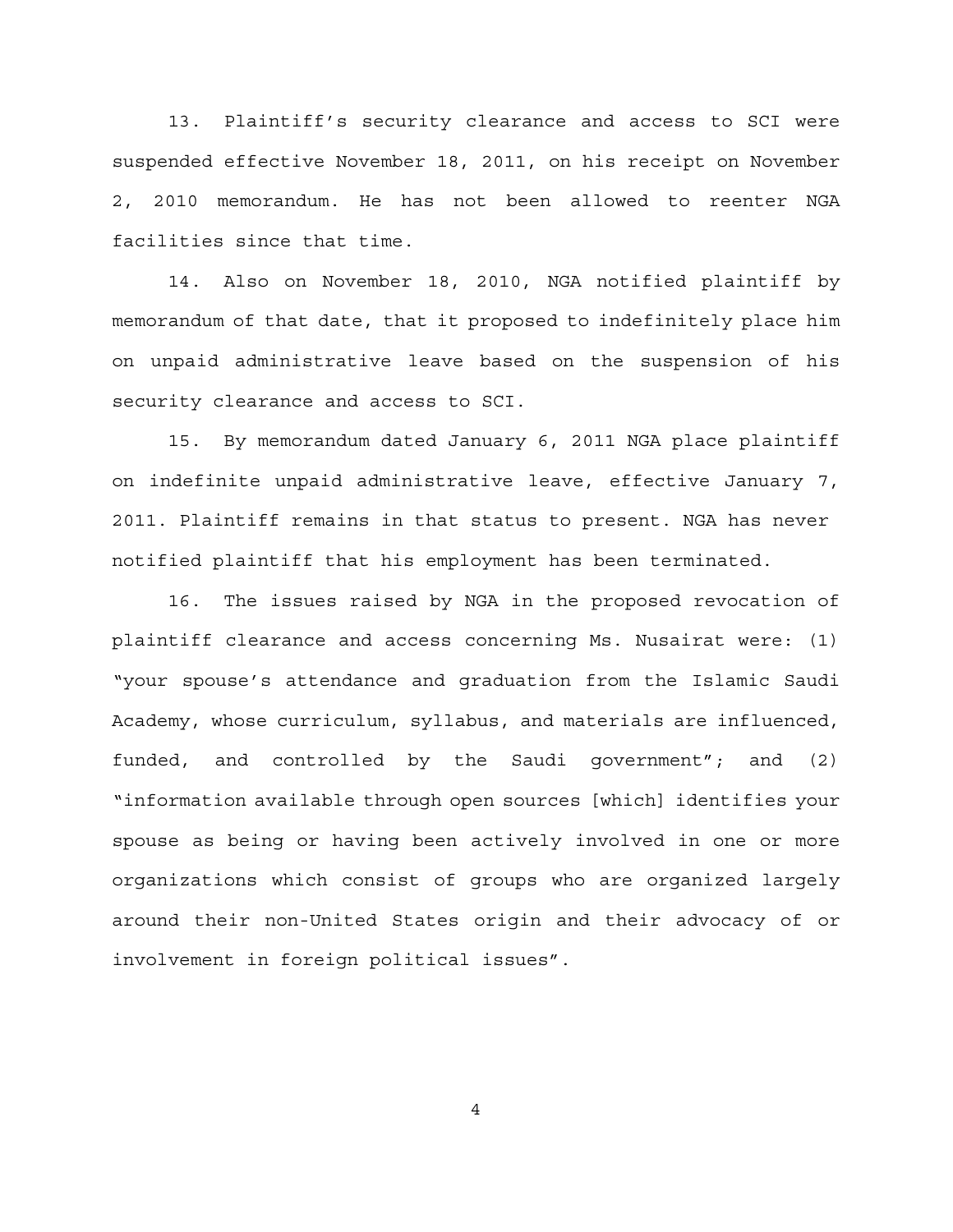17. Plaintiff thereafter requested and received from NGA the file which NGA informed him contained the information supporting its decision to revoke Plaintiff's security clearance.

18. With respect to the issues raised concerning plaintiff, the file contained the same material which plaintiff had submitted prior to his being hired by NGA and prior to his having been granted a security clearance.

19. With respect to the issues concerning Ms. Nusarait, the file contained: (1) reports of statements of various anti-Islamic organizations concerning the Saudi Islamic Academy;(2) a photograph "believed to be that of applicant's spouse taken at an 'anti-war occupation protest in Washington'" on the grounds of the Washington monument, carrying a sign which bore the website identification of an organization with the acronym "ANSWER", the sign stating, "War No-Act Now to Stop War and End Racism"; (3) a statement that "open source references to Bushra Nusairat indicate that following her graduation from Islamic Saudi Academy in 2005 she attended George Mason University (GMU)", and the further statement that "She reportedly attended GMU from 2005 to 2009 and her area of study was shown as 'Global Affairs, International Development, Diplomacy and Global Governance, Islamic Studies'. She was also shown to be president of Students for Justice in Palestine at GMU."

20. The file provided by NGA further quoted Ms. Nusairat as saying: "SJP has a mission, like that of the USC, which is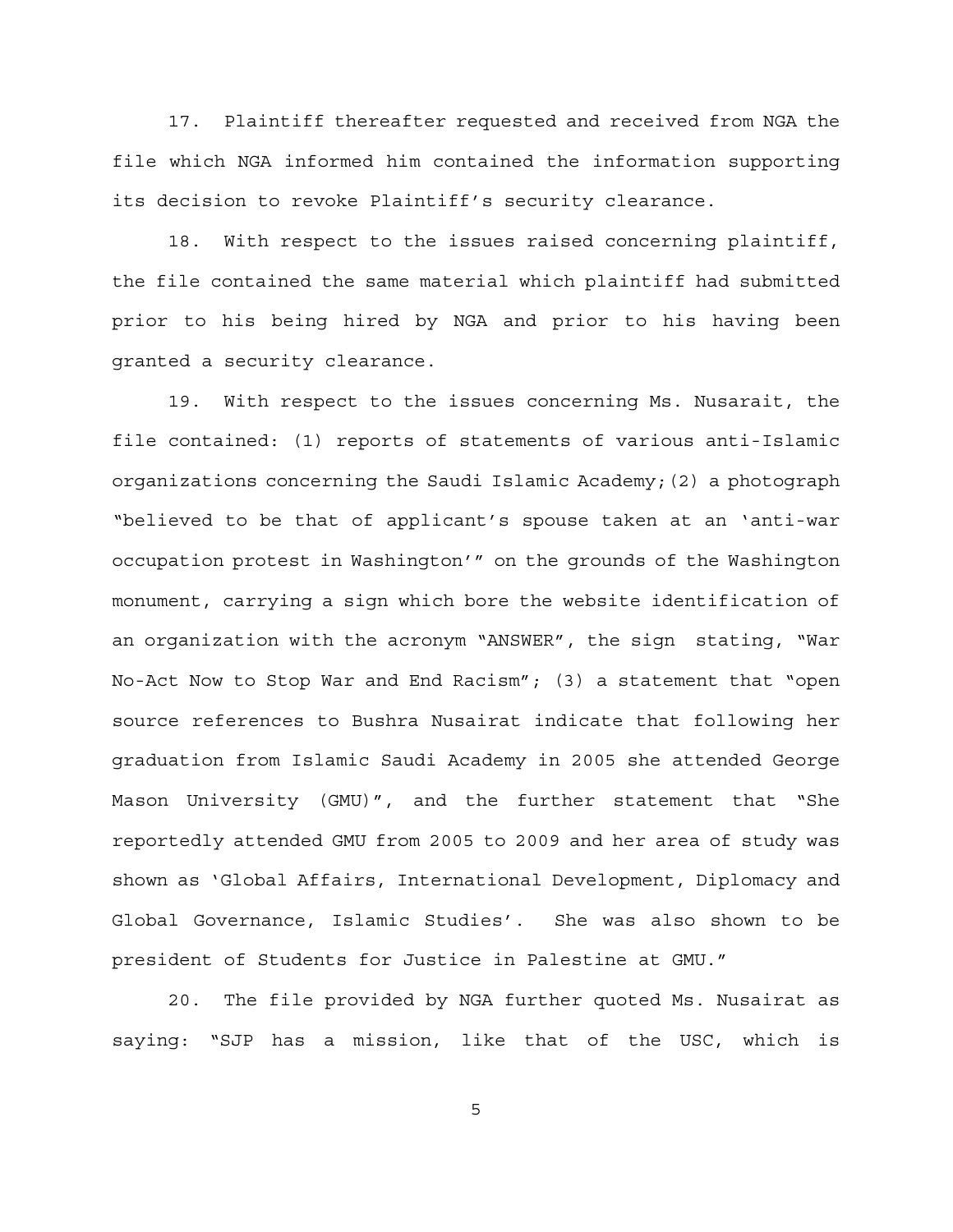concentrated on educating our membership, and the GMU community at large, about the ongoing Israel and Palestine conflict", and that "Our goal on this campus is to disseminate correct information about the plight of the Palestinian people and to be the voice of the under-represented."

21. As a further basis for revoking plaintiff's clearance, the NGA file contained the statement that: "Subject told an NGA polygrapher in March, 2010 that Bushra Nusairat now works for a non-profit organization called 'Islamic Relief' which supports 'humanitarian relief efforts.'"

22. On January 19, 2011 plaintiff responded to the proposed revocation of his clearance which included his written response and 50 exhibits of supporting evidence.

23. With respect to the allegations against plaintiff personally, plaintiff responded with the same information he had initially provided to NGA prior to his hire.

24. With respect to his wife, Ms. Nusairat, plaintiff responded that his wife "is a U.S. citizen residing in the U.S. who has never been accused of any illegal activity or being associated with any illegal activity."

25. With respect to the allegation concerning his wife's attendance at the Islamic Saudi Academy, plaintiff provided evidence that his wife was enrolled by her parents in Islamic Saudi Academy because: it taught Arabic and Islamic Studies which no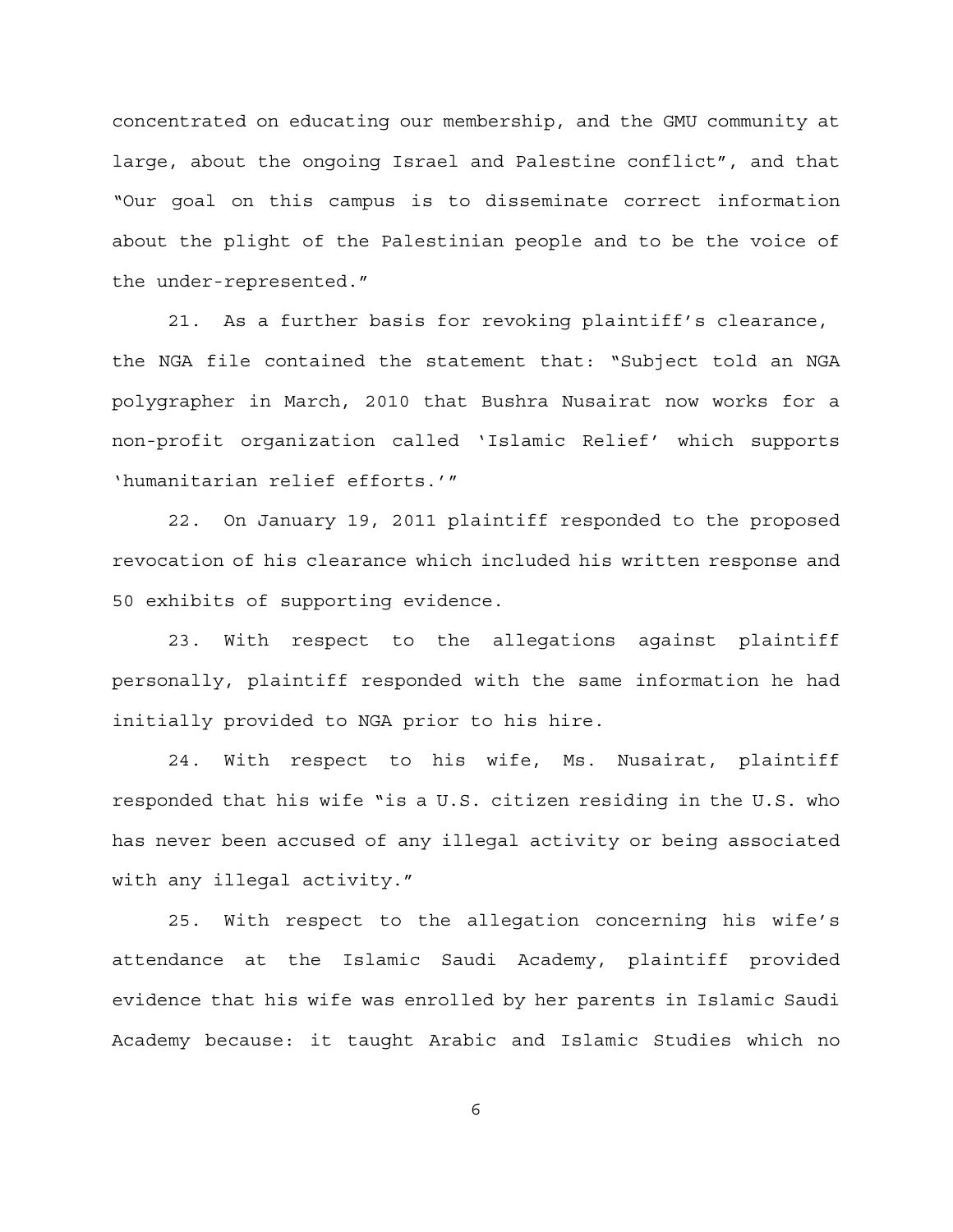other school in the D.C. area did at that time; that his wife attended Islamic Saudi Academy from the first through twelfth grades with the exception of sixth and seventh grades when her father held a teaching position abroad; that Islamic Saudi Academy encourages sports, community service, national leadership, and arts participation; that the curriculum it uses is based on the Fairfax County, Virginia curriculum for Math, Science, English, and Social Studies, and on the Saudi curriculum for Arabic and Islamic Studies; that Islamic Saudi Academy students participate in activities that allow them to interact with non-Muslims, such as Model United Nations, varsity soccer and basketball, community service programs, and Help the Homeless Walkathons; and that Islamic Saudi Academy has served as an advisor to the U.S. Army, Fort Belvoir, on Arabic language and Arabic cultural studies.

26. Plaintiff further provided evidence that the combined secular-religious curriculum of the Islamic Saudi Academy is no different than other religious schools such as, for example, the Yeshiva of Greater Washington which teaches based on a Jewish curriculum, the Blessed Sacrament School which teaches a Catholic curriculum, and Fairfax County Christian Academy which teaches in a Christian atmosphere, and that the stated goal of each of these schools is virtually identical, with the only difference being the particular religious viewpoint taught to the students.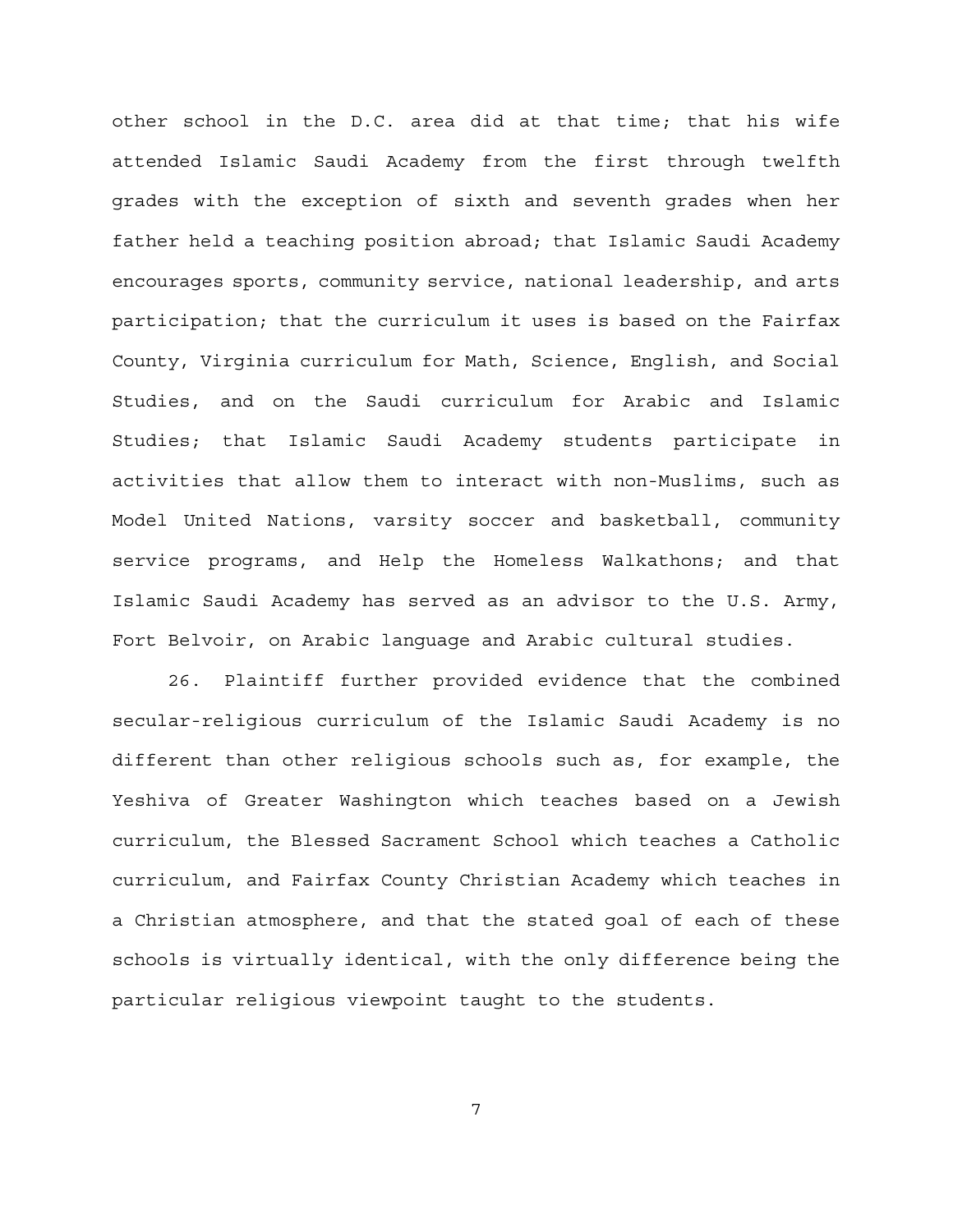27. Further, plaintiff provided evidence with respect to the allegation concerning his wife's connection to "ANSWER", that she attended a rally in 2003 on the U.S. Capitol steps protesting the war in Iraq, a rally in which tens of thousands of Americans converged on Washington to voice their disapproval of the war, that his wife was at the time sixteen years of age, that she picked up a poster at the rally grounds that described how she felt about the Iraq war, and that she was not affiliated with the organization, ANSWER, its missions, or its objectives in any way.

28. Plaintiff further provided evidence that at the rally one of the day's many speakers was a Democratic presidential candidate, and that a large number of veterans and military families with loved ones in Iraq also participated.

29. With respect to NGA's concerns regarding plaintiff's wife's connection to Students for Justice in Palestine, plaintiff presented evidence that his wife, while attending George Mason University as an undergraduate between 2005 and 2009 was the president of Students for Justice in Palestine, that it was a student organization sanctioned and funded by George Mason University like other student organizations, and that the organization advocated a peaceful solution for a difficult problem, the differences between the state of Israel and the Palestinians in the West Bank.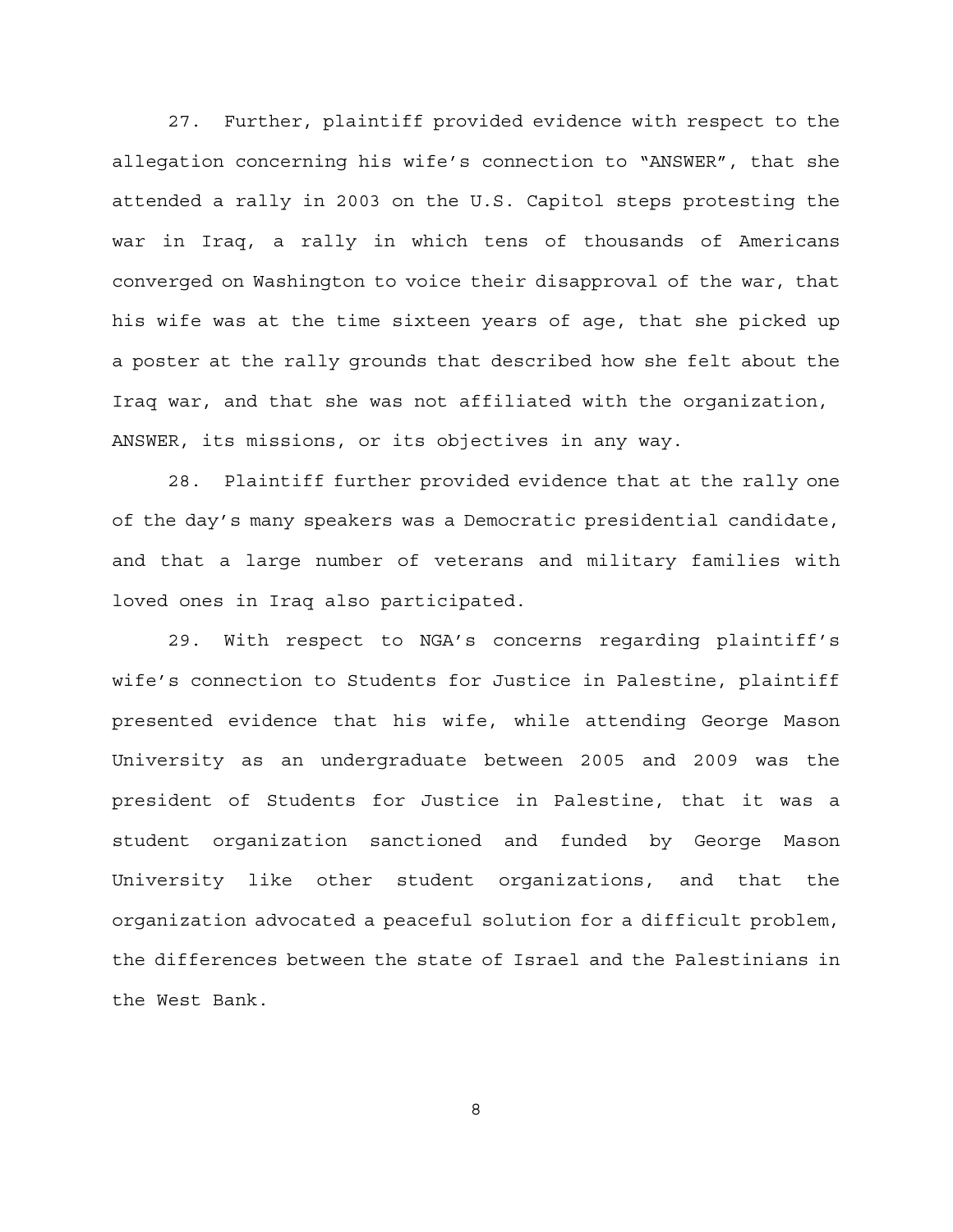30. With respect to NGA's concerns about his wife's employment by Islamic Relief USA, plaintiff provided evidence that his wife had held the position of Program Associate with that organization since shortly after her graduation from George Mason University, that Islamic Relief USA is a U.S. based organization founded in 1993 in California and was currently based in Alexandria, Virginia, whose mission is to alleviate suffering, hunger, illiteracy and disease worldwide, and to provide aid in a dignified and compassionate manner regardless of color, race, religion or creed.

31. Plaintiff further provided evidence that Islamic Relief USA is part of Inter-Action, the largest network of nongovernmental development organizations in the USA, that it is a participating member of the Combined Federal Campaign, and that its purpose is no different than other faith-based relief organizations, such as the American Jewish Joint Distribution Committee, Catholic Charities USA, and the Latter Day Saints Charities, to name but a few.

32. In his response to the proposed revocation of his security clearance plaintiff argued that NGA's proposed action was based on rumor, innuendo and guilt by association, that it was religiously biased against Islam and violated plaintiff's and his wife's free exercise of their religion of Islam, their right to peaceably assemble to petition the government for a redress of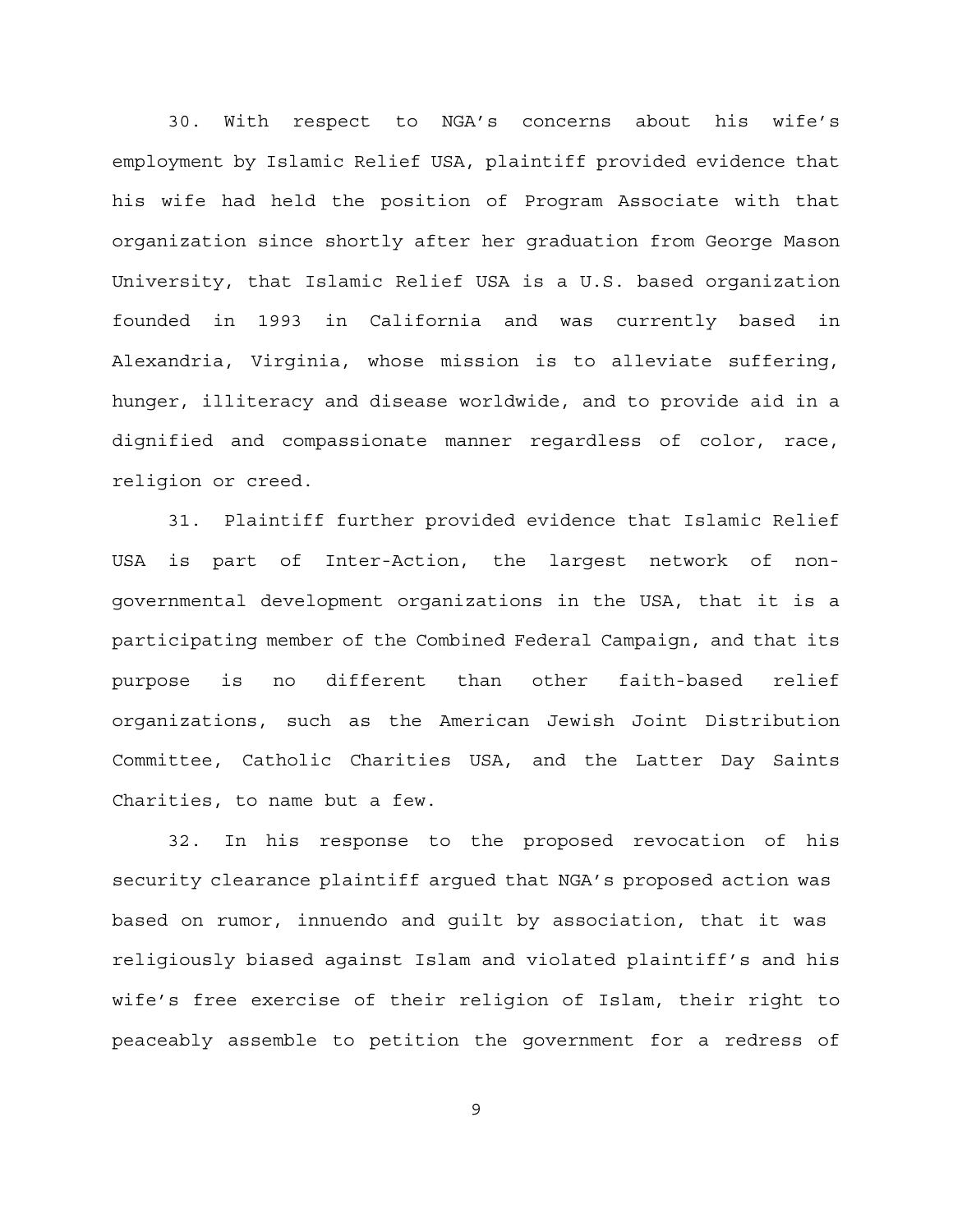grievances, and their right to freedom of speech to express legitimate political concerns, all guaranteed by the First Amendment to the Constitution of the United States.

33. On March 4, 2011 NGA issued its decision revoking plaintiff's security clearance and access to SCI. In its decision, NGA stated that plaintiff had mitigated the concerns of his citizenship, foreign contact, overseas employment and residency, the same issues of which it had previously cleared plaintiff prior to his having been hired.

34. NGA also determined that plaintiff had satisfied its concerns about spouse's education at the Islamic Saudi Academy.

35. NGA's decision did not resolve all issues. It further continued:

However, the information provided does not mitigate your spouse's current affiliation with one or more organizations which consist of groups who are organized largely around their non-United States origin and/or the advocacy of or involvement in foreign political issues. This concern elevates the potential for conflicts of interest between your obligation to protect sensitive or classified United States information and technology and your desire to help a foreign person, group, or country by providing that information. (Emphasis added).

36. Because plaintiff's wife had by then graduated from George Mason University and was no longer a member of the student organization, Students for Justice in Palestine, because evidence had been presented that she was never affiliated with "ANSWER", and because the only other group identified in NGA's file of supporting information accompanying the proposed revocation, was his wife's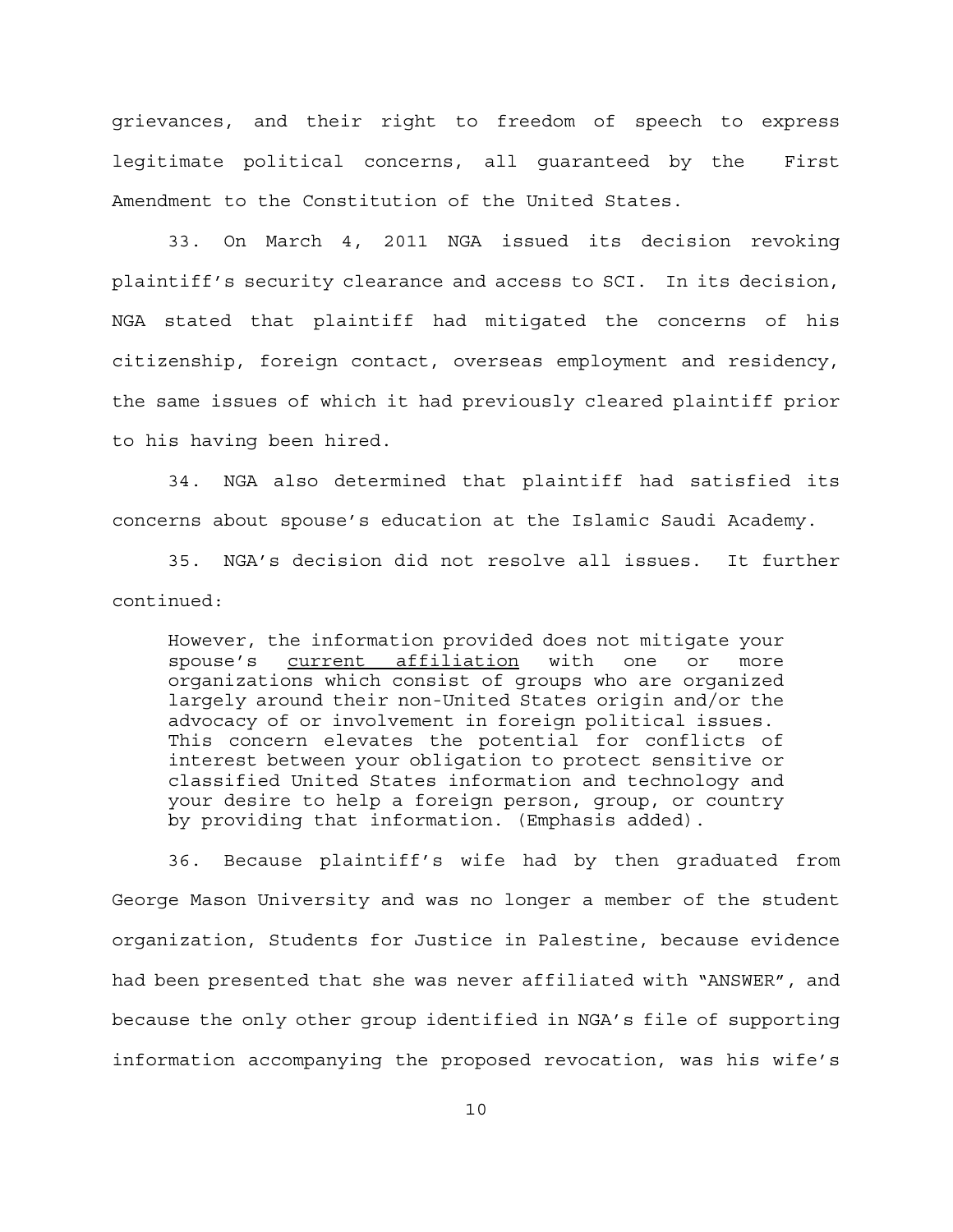current affiliation with her employer, Islamic Relief USA, plaintiff's counsel, on March 15, 2011 wrote to the Chief of NGA's Adjudications Branch requesting that due to the ambiguity of the decision revoking plaintiff's clearance and access, to "please advise if NGA is referring solely to Ms. Nusairat's current affiliation with Islamic Relief USA or if it is referring to some other organization or organizations not previously identified."

37. In response on March 24, 2011, NGA's Chief, Adjudications Branch replied, "NGA is not referring to organizations not previously identified."

38. Plaintiff thereafter filed a timely appeal to the NGA Personnel Security Appeals Board of the decision revoking his clearance and access, consisting of his further written response and eighty five accompanying exhibits.

39. Plaintiff presented evidence that Islamic Relief USA is a charitable organization whose purpose is to alleviate poverty and suffering wherever it is found, paying no heed to gender, race or creed; that it was incorporated in the State of California in 1993; that it was granted non-profit status as a  $501(c)(3)$  charitable organization by the Internal Revenue Service in 1994; that it is a member of the Combined Federal Campaign, a requirement of which is not to be affiliated with any terrorist or terrorist supporting organizations; and that it sponsors an annual Iftar (end of Ramadan) dinner in Washington, which in the past has been attended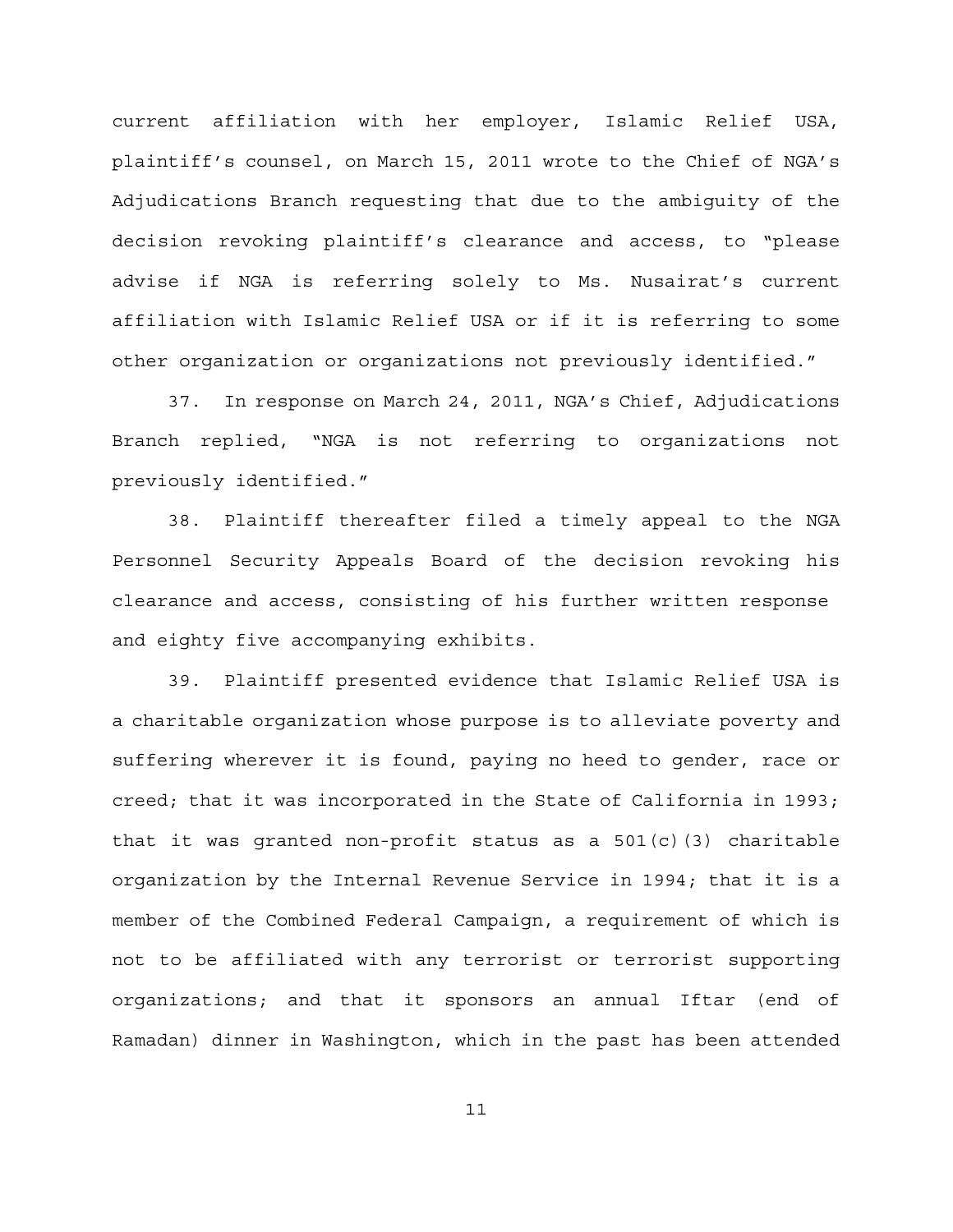by the Director of President Obama's faith-based initiatives, representatives from the Department of Homeland Security, the U.S. Institute for Peace, and an Ambassador and former U.S. Senator.

40. Plaintiff further presented evidence that Islamic Relief USA has been included in the White House Leadership Consultation for Faith, Health, and Development; that it was announced in President Obama's "United Who We Serve Initiative" as part of the Interfaith Service Week; that it was recognized by President Obama in his message to Muslims worldwide as one of the Muslim-American organizations engaged in volunteering community-wide service; and that it was recognized by the White House Office of Faith Based and Neighborhood Partnerships as an example of more than thirty organizations represented at the Consultation on Global Hunger.

41. Plaintiff further presented evidence that Islamic Relief USA has been recognized by the Department of Defense, Department of Homeland Security, the United States Mission to the United Nations, the Department of State, the United States Census Bureau, USAID, the Department of Agriculture, and the White House for its role for many years in providing disaster relief in the United States and throughout the world, along with other non-government organizations.

42. Plaintiff further presented evidence that the CEO of Islamic Relief USA, Mr. Abed Ayoub, was invited by the Department of Agriculture and USAID to be part of the International Food, Aid,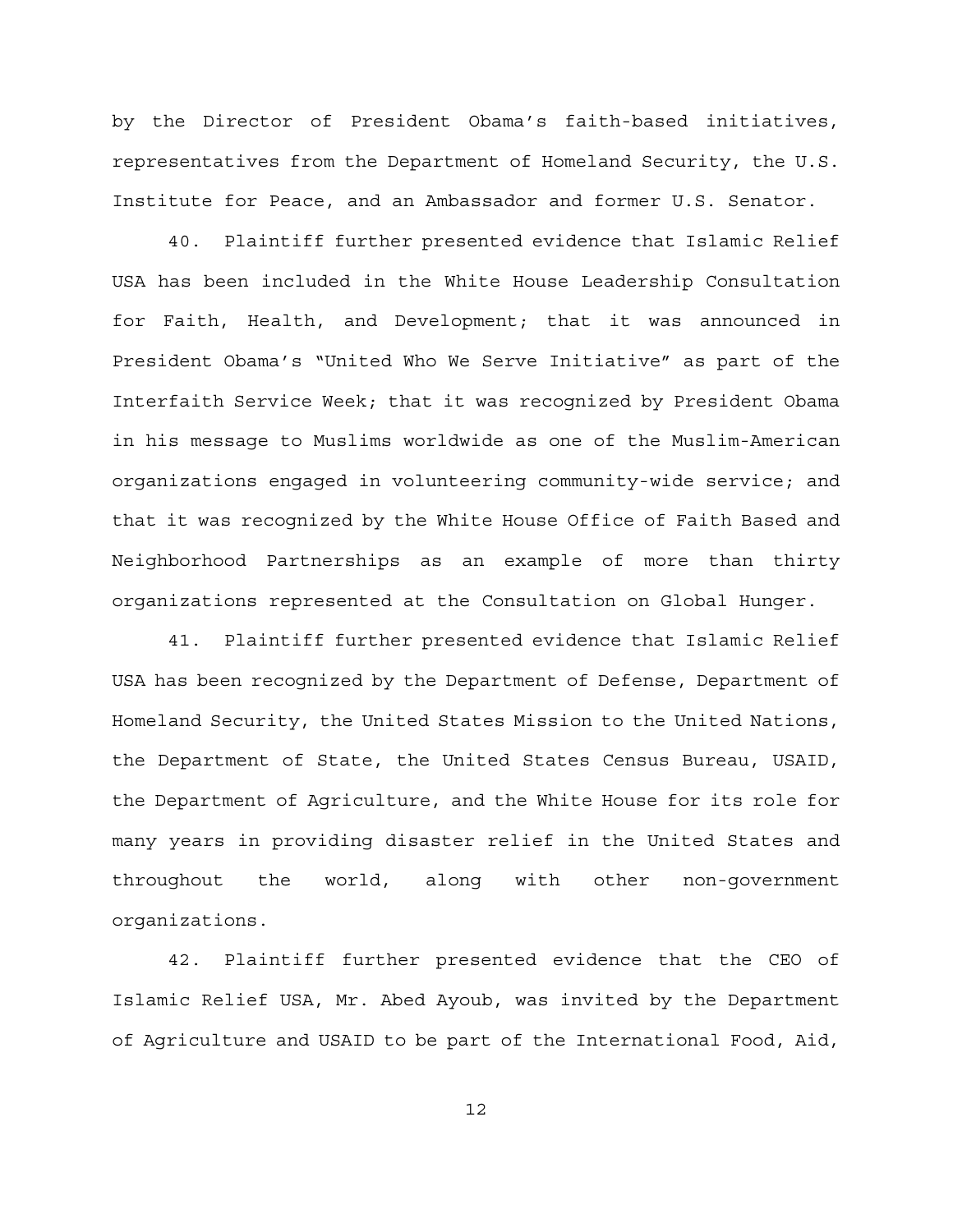and Development Conference, and to be part of a panel session on interfaith cooperation to feed hungry people, and was invited by USAID to be a member of the Advisory Committee on Voluntary Foreign Aid.

43. Plaintiff further presented evidence that Islamic Relief USA has partnered with the Church of Jesus Christ of Latter Day Saints and numerous other faith-based charitable organizations to provide relief worldwide.

44. Plaintiff further presented evidence that a number of U.S. Senators and Representatives have also recognized the importance of the work of Islamic Relief USA, including Senator John Kerry, Senator Carl Levin, Representative Elliott Engel, and Representative Maxine Waters.

45. Plaintiff further presented evidence that Islamic Relief USA has been commended by the Governor of the State of Illinois for its commitment to providing crucial services to refugees in Illinois.

46. Plaintiff provided further evidence that numerous agencies of the United Nations, including the United Nations Relief and Works Agency (UNRWA), United Nations Economic and Social Council (ECOSOC), International Fund for Agricultural Development (IFAD), and the United Nations Fund for Providing Relief for Children (UNICEF) all have noted and recognized Islamic Relief USA's worldwide charitable efforts.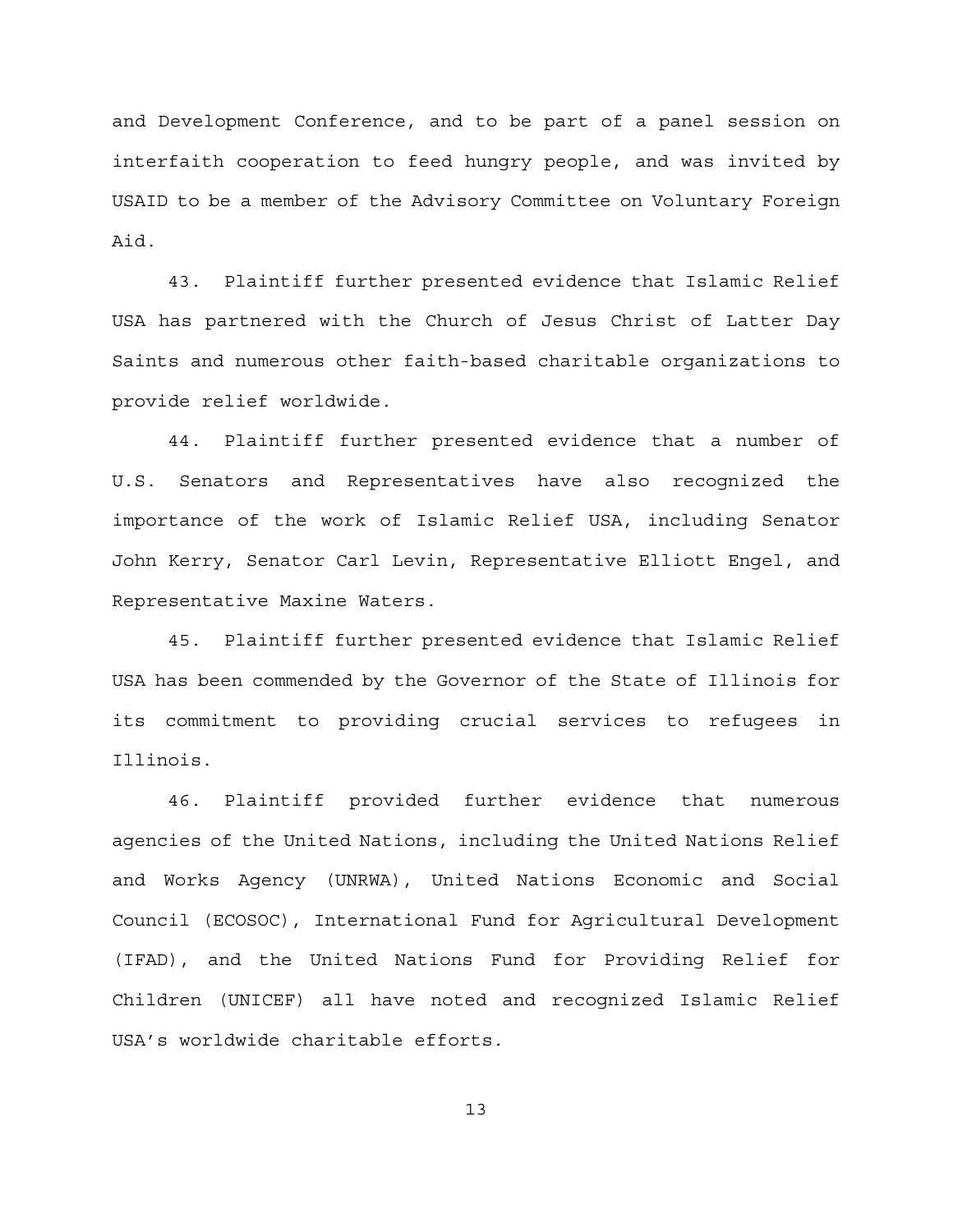47. Plaintiff provided further evidence of recognition of the charitable work of Islamic Relief USA by other non-governmental organizations including the Church of Jesus Christ of the Latter Day Saints, Catholic Relief Services, progressive Evangelical leaders, the Jewish Council for Public Affairs, Meals on Wheels, the Jewish World Service, Tents of Hope, Save Darfur Coalition, the American Council for Voluntary International Relief, and Religions for Peace, among other non-governmental organizations which have all collaborated with Islamic Relief USA in providing charitable relief throughout the world and which have recognized its important role in this area.

48. Plaintiff provided further evidence that Charity Navigator, the leading organization in judging the quality and effectiveness of charitable organizations in the United States, gives Islamic Relief USA a four star rating, its highest rating, and that the Chronicle of Philanthropy rated Islamic Relief as number 132 among the top 400 charities in the United States.

49. Importantly, plaintiff provided evidence of who and what Islamic Relief is not: that it is not listed on the Department of Treasury's list of foreign controlled or subversive organizations even though it has the word, Islam, in its name; that it has not been identified by the CIA as a subversive or terrorist organization; that it has not been subject to an IRS inquiry; that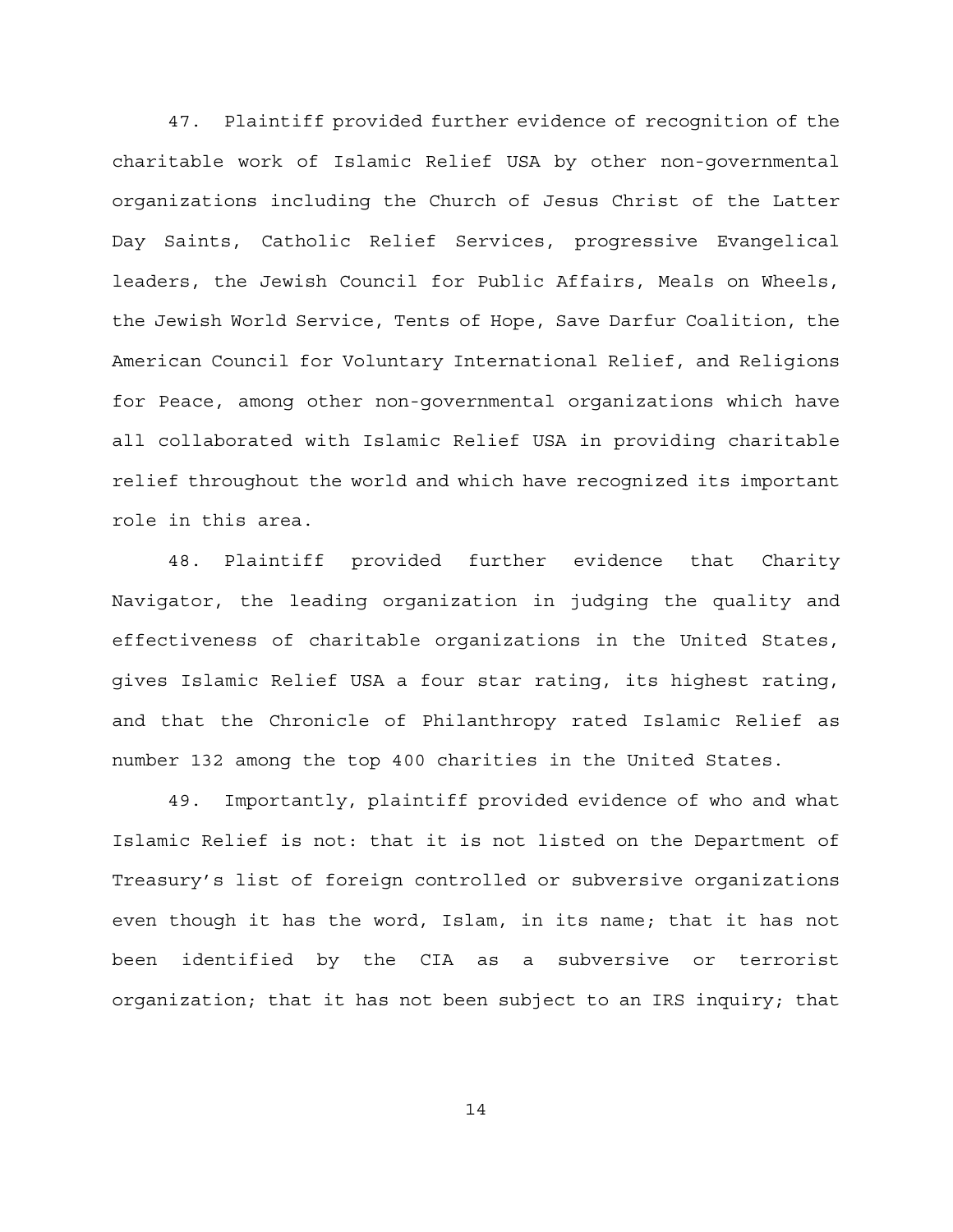it is not of interest to the FBI; and has not been the subject of Congressional hearings.

50. Plaintiff provided overwhelming evidence in great detail refuting the allegation that it is "organized largely around its non-United States origin and/or its advocacy of or involvement in foreign political issues."

51. Plaintiff argued in his appeal that NGA's security staff either did not take the time or effort to review the readily available information previously presented to it, or other open source information, or that the security staff assumed that anything with the name "Islam" associated with it is a subversive terrorist organization. Plaintiff further argued that the denial of his clearance and access because his wife is employed as Program Associate by Islamic Relief USA reflects, most generously, a failure to examine and a misunderstanding of the facts and, less generously, an anti-Islamic bias among the NGA security staff. If the latter is true plaintiff argued, its actions and conclusions would be in violation of plaintiff's and his wife's constitutionally protected rights of freedom of religion, freedom of expression, and freedom of association.

52. On July 26, 2011 plaintiff, with counsel, appeared before the NGA Personnel Security Appeals Board to orally present his appeal. At that time, plaintiff presented additional evidence to the Appeal Board that: Islamic Relief USA's CEO had been appointed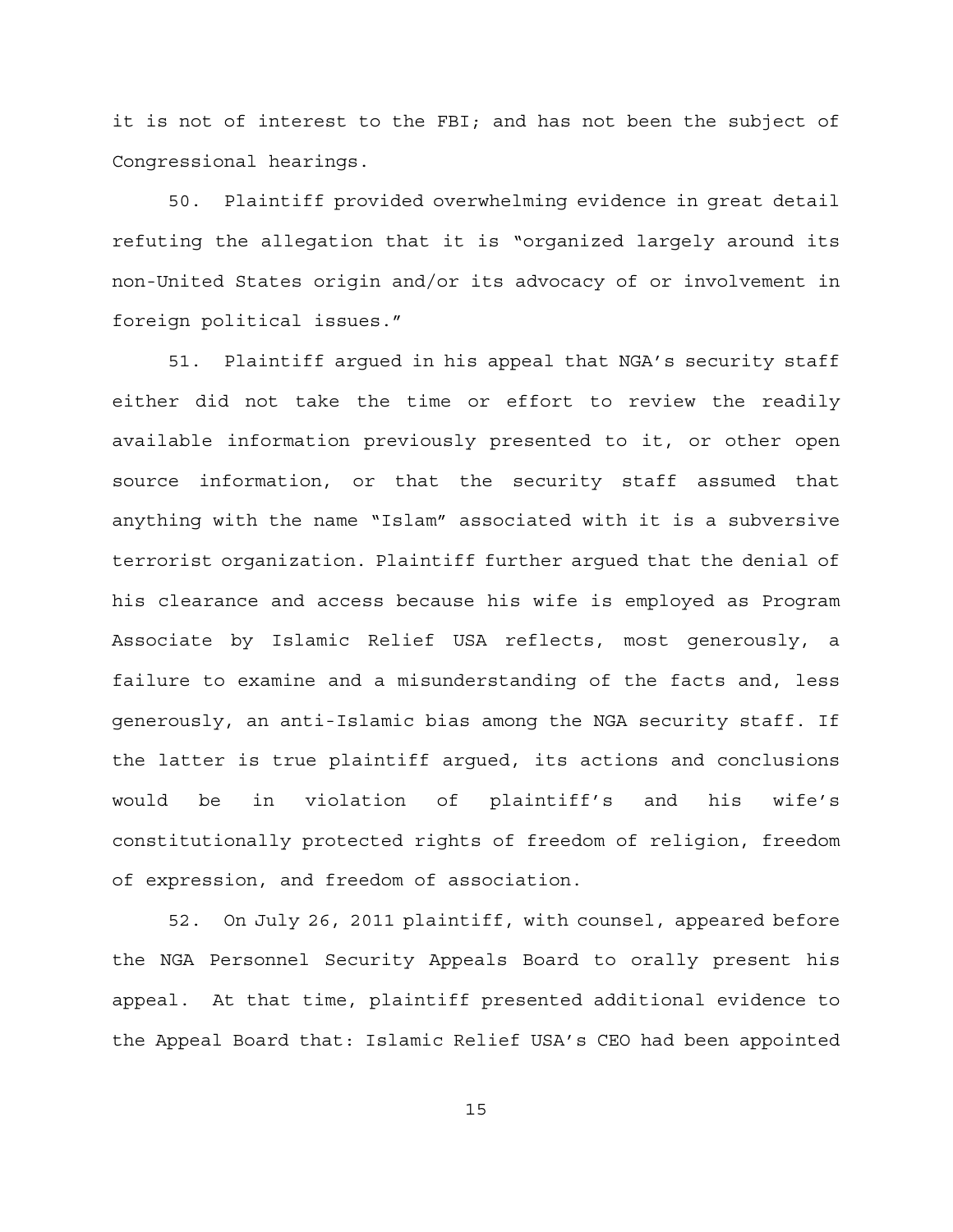to the Advisory Committee on Voluntary Foreign Aid by the United States Agency for International Development; it had partnered with the Red Cross and other national relief organizations to provide relief to tornado victims in Alabama; and it had collaborated with the Department of Agriculture and several other faith-based organizations to provide summer food service programs at a local Maryland school.

53. Plaintiff renewed his argument that his wife's employment by Islamic Relief USA did not constitute a security risk, that the action taken was solely due to the anti-Islamic bias of NGA's security personnel, and that the revocation of Plaintiff's security clearance and access was in violation of his constitutional rights and privileges.

54. Nevertheless, plaintiff was notified by letter dated July 27, 2011 that the NGA Personnel Security Appeal Board had affirmed the decision revoking his eligibility for access to sensitive compartmented information, the only reason being given was that "the PSAB determined that your written appeal and the information provided during your personal appearance failed to mitigate security concerns related to the Adjudicative Guidelines provided in Reference D."

55. On September 7, 2011 plaintiff's counsel wrote to the Chief, NGA Personnel Security Division, requesting that if NGA possessed other information not previously provided to plaintiff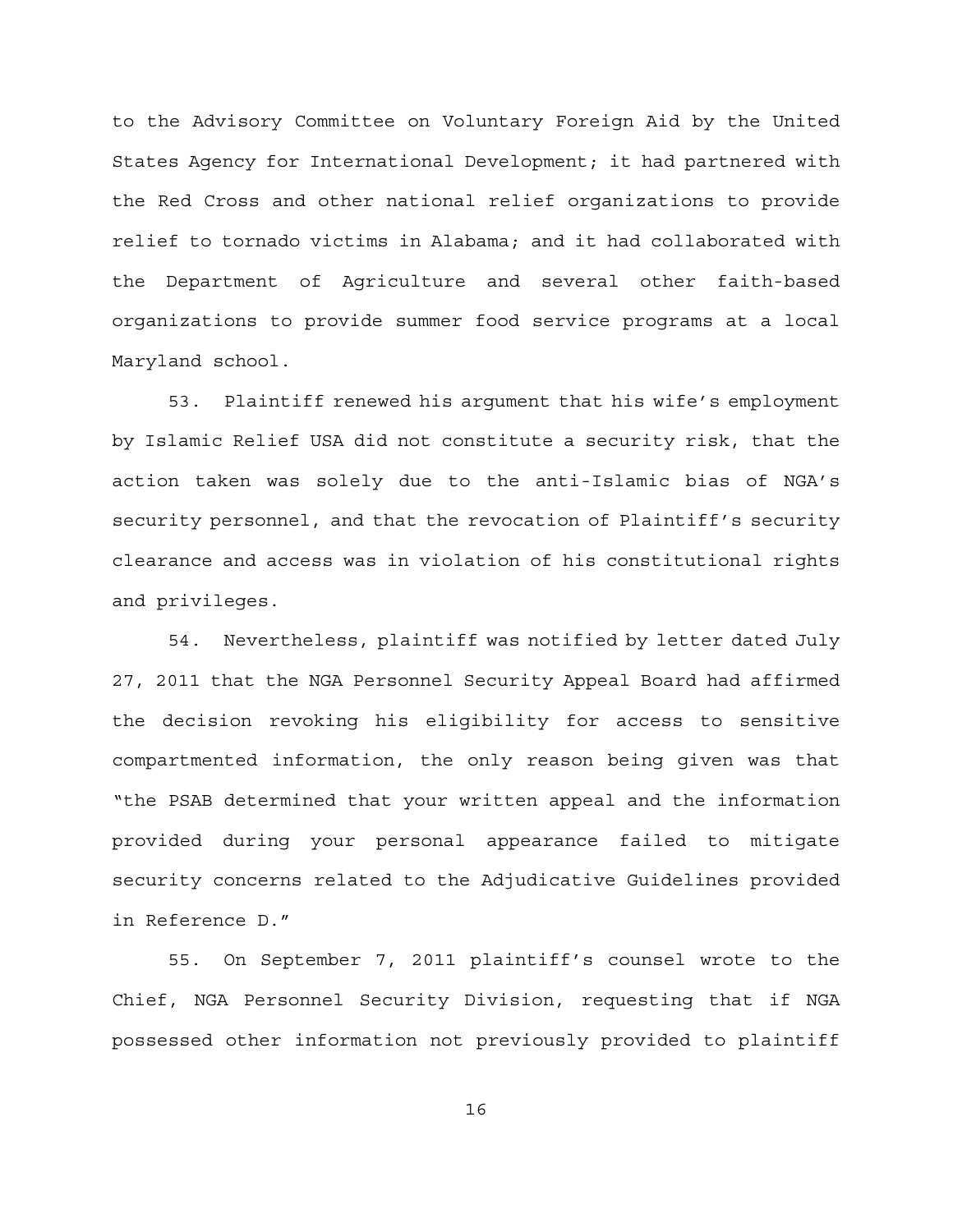concerning Islamic Relief USA that supports its decision revoking plaintiff's security clearance because of his wife's employment by that organization that would dissuade plaintiff from filing suit, to please provide it.

56. NGA never responded to that request for additional information and has provided no additional information.

57. The decision of the NGA Personnel Security Appeals Board is a final agency action for which there is no other adequate remedy at law.

58. Plaintiff has exhausted his administrative remedies.

## **COUNT I.**

# **(FREEDOM OF RELIGION, FREEDOM OF SPEECH, AND FREEDOM OF ASSOCIATION)**

59. Plaintiff realleges and incorporates by reference the allegations of paragraphs 1 through 58 above.

60. The revocation of plaintiff's security clearance and access to classified information by defendant was based solely on plaintiff's wife's religion, Islam, her constitutionally protected speech, and her association with, and employment by, an Islamic faith-based organization.

61. Defendant's actions are in violation of plaintiff's right to freely associate with others regardless of their religious preference, and regardless of their protected speech, guaranteed by the First, Fifth and Ninth Amendments to the United States Constitution.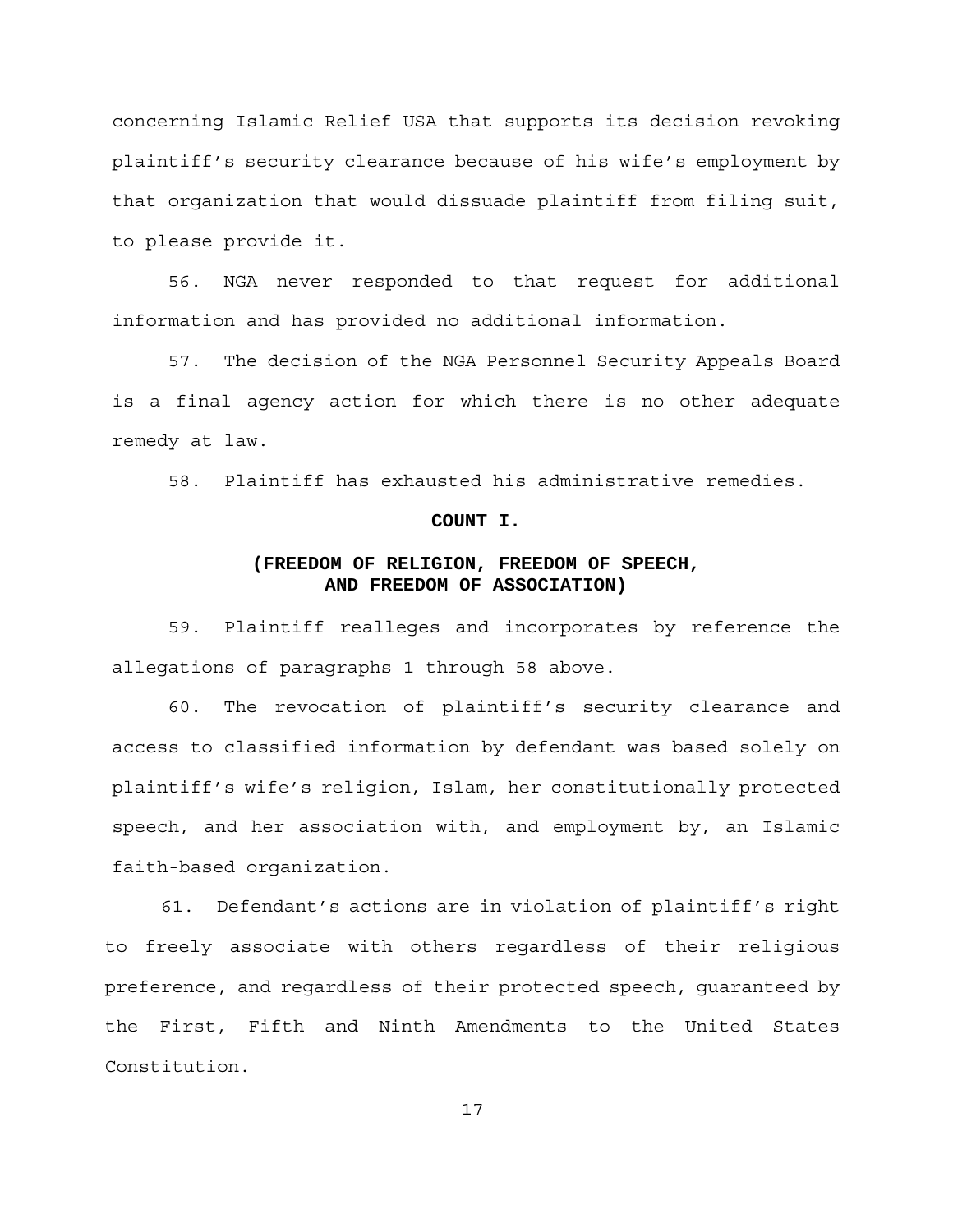## **COUNT II.**

#### **(RIGHT TO PRIVACY AND FAMILIAL ASSOCIATION)**

62. Plaintiff incorporates and alleges by reference the allegations of paragraphs 1 through 58 above.

63. The revocation of plaintiff's security clearance and access to classified information by defendant was based on solely on plaintiff's wife's religion, Islam, her constitutionally protected speech, and her association with, and employment by, an Islamic faith-based organization.

64. Defendant's actions are in violation of plaintiff's right to privacy, his right to familial associations, and his right to be married to whom he wishes regardless of her religious preference or religious associations, and regardless of her protected speech, which are guaranteed by the First and Ninth Amendments to the United States Constitution.

#### **COUNT III**

## **(PROPERTY INTEREST IN CONTINUED EMPLOYMENT**)

65. Plaintiff incorporates and alleges by reference the allegations of paragraphs 1 through 58 above.

66. The revocation of plaintiff's security clearance and access to classified information by NGA was based on solely plaintiff's wife's religion, Islam, her constitutionally protected speech, and her association with, and employment by, an Islamic faith-based organization.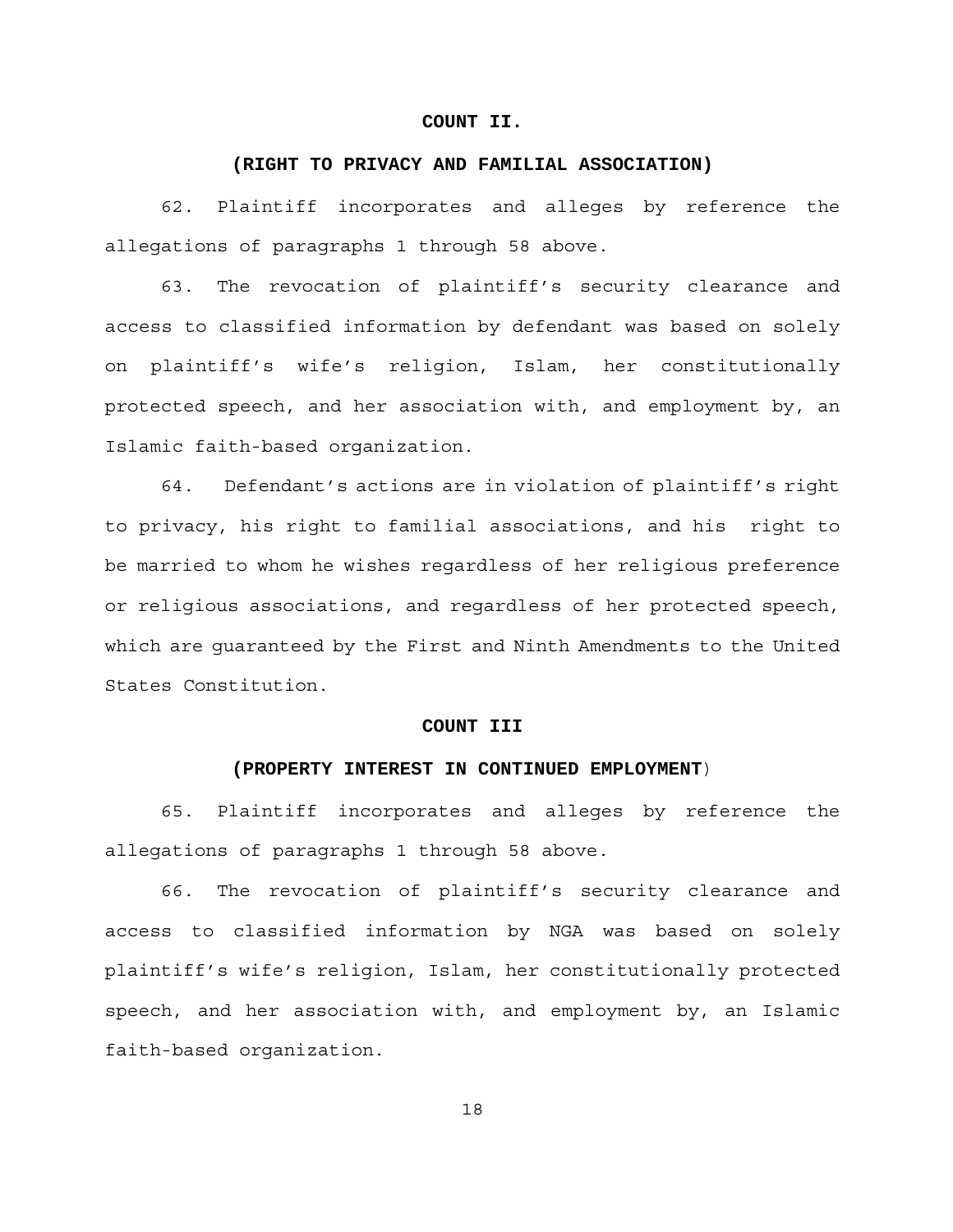67. Plaintiff has a property interest in his continued employment in the position he previously held at NGA.

68. NGA by its actions has deprived plaintiff of his property interest in his continued employment with the federal government in violations of plaintiff's right to due process under the First, Fifth and Ninth amendments to the Unites States Constitution.

## **COUNT IV.**

# **(LIBERTY INTEREST IN FUTURE EMPLOYMENT OPPORTUNITIES)**

69. Plaintiff incorporates and alleges by reference the allegations of paragraphs 1 through 58 above.

70. The revocation of plaintiff's security clearance and access to classified information by defendant was based solely on plaintiff's wife's religion, Islam, her constitutionally protected speech, and her association with, and employment by, an Islamic faith-based organization.

71. All agencies of the government are required to give reciprocal recognition to security clearance decisions of other agencies. This includes both employees of such agencies and employees of contractors with such agencies in positions that require access to classified information.

72. Federal agencies which do not require a national security clearance as an employment requirement, but which have "Positions of Trust" dealing with sensitive, but non-national security information, also require disclosure of any denial of a security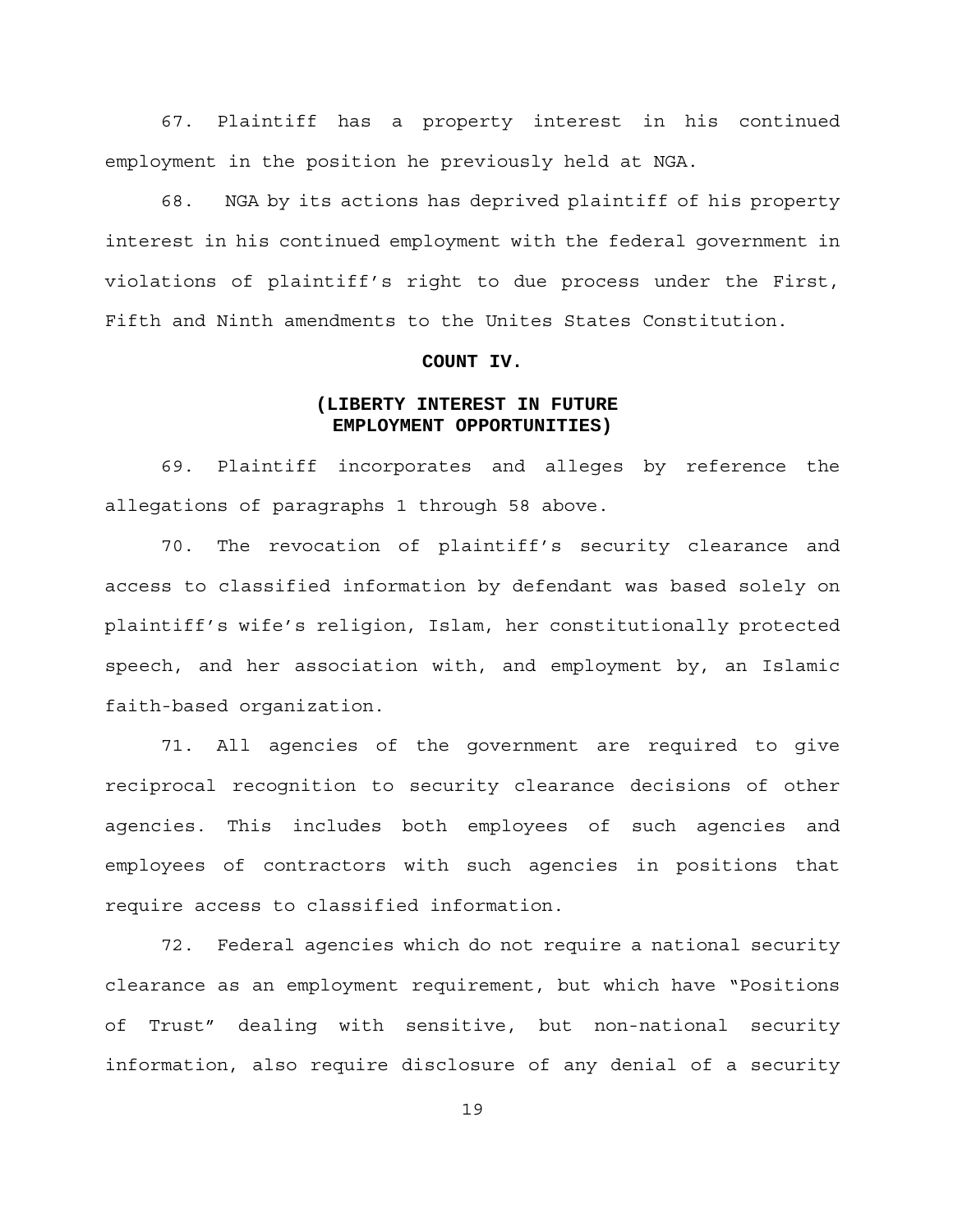clearance by a prospective applicant for employment with the government or an applicant for employment with a government contractor, for a Position of Trust. The previous denial of a security clearance will generally cause the denial of employment in a Position of Trust.

73. As a result of NGA's revocation of plaintiff's security clearance and access to classified information, plaintiff is, and will continue to, be denied the opportunity to be employed in any position in the federal, state, or municipal government, or any position with a contractor doing business with the federal, state or municipal government requiring a security clearance, or any position designated a Position of Trust.

74. Defendant's actions are a denial of plaintiff's liberty interest in his unfettered opportunity for employment in violation of his rights under the First, Fifth and Ninth Amendments to the United States Constitution.

## **COUNT V.**

# **(LIBERTY INTEREST IN REPUTATION AND STANDING IN THE COMMUNITY**)

75. Plaintiff incorporates and alleges by reference the allegations of paragraphs 1 through 58 above.

76. The revocation of plaintiff's security clearance and access to classified information by NGA was based solely on plaintiff's wife's religion, Islam, her constitutionally protected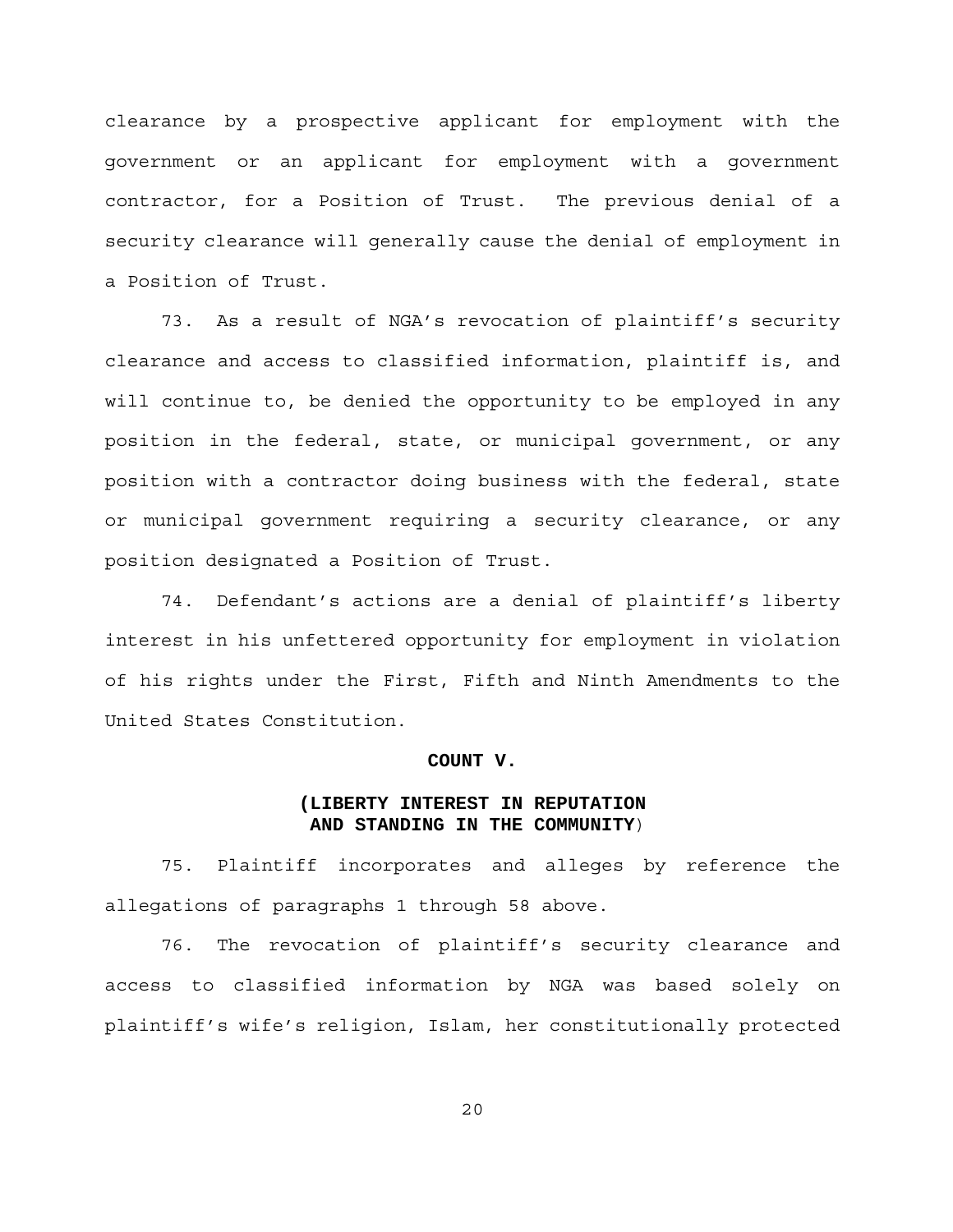speech, and her association with, and employment by, an Islamic faith-based organization.

77. As a result of NGA's actions, plaintiff's reputation and standing in the community as a loyal and trustworthy American citizen has been and will continue to be stigmatized and damaged until he is provided legal redress pursuant to his rights under the First, Fifth and Ninth Amendments to the United States Constitution.

# **COUNT VI. (DISCRIMINATION IN EMPLOYMENT)**

78. Plaintiff incorporates and alleges by reference the allegations of paragraphs 1 through 58 above.

79. The revocation of plaintiff's security clearance and access to classified information by NGA was based solely on plaintiff's wife's religion, Islam, her constitutionally protected speech, and her association with, and employment by, an Islamic faith-based organization.

80. The actions by NGA in revoking plaintiff's security clearance and access to classified information based on plaintiff's wife's religion, Islam, her constitutionally protected speech, and her association with, and employment by, an Islamic faith-based organization was an unreasonable classification in violation of plaintiff's right to the equal protection of the law under the First, Fifth, Ninth, and Fourteenth Amendments to the United States Constitution.